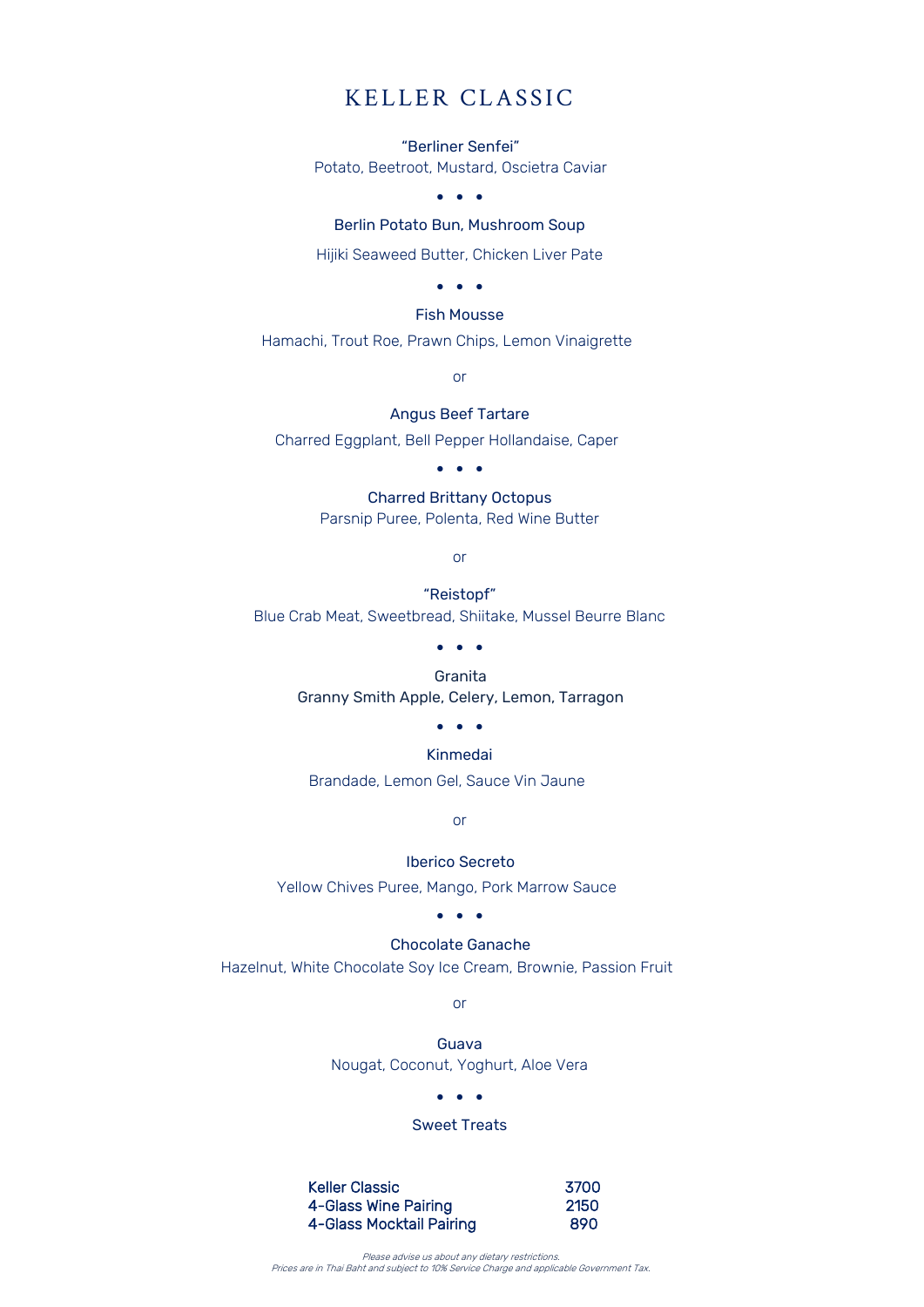# CLASSIC MOCKTAIL JOURNEY

"Keller" Sour Virgin

Pineapple Juice, Almond Syrup, Egg White, Cold Brewed Houjicha Tea

or

The Silk Road 2.0 Apple Juice, Lemongrass, Lime Juice, Elderflower Syrup, Apple Syrup, Mint, Ginger Ale

• • •

La Violetta

Blackcurrant, Red Tea, Rosemary Syrup, Lemon Juice

or

#### My Melody

Honeydew Melon Juice, Lemon-Pandan Infusion, Syrup

• • •

#### Sunbeam

Lemon Juice, Honey, Persian Lime, Pink Grapefruit Tonic

or

### Free Fly

Coconut, Pear Juice, Butterfly Pea Syrup

• • •

### Secret of Love

Mango Juice, Raspberry Puree, Lemon Juice, Rosemary Syrup, Pink Rhubarb Tonic

### 4-Glass Mocktail Journey 890

Please advise us about any dietary restrictions.

Prices are in Thai Baht and subject to 10% Service Charge and applicable Government Tax.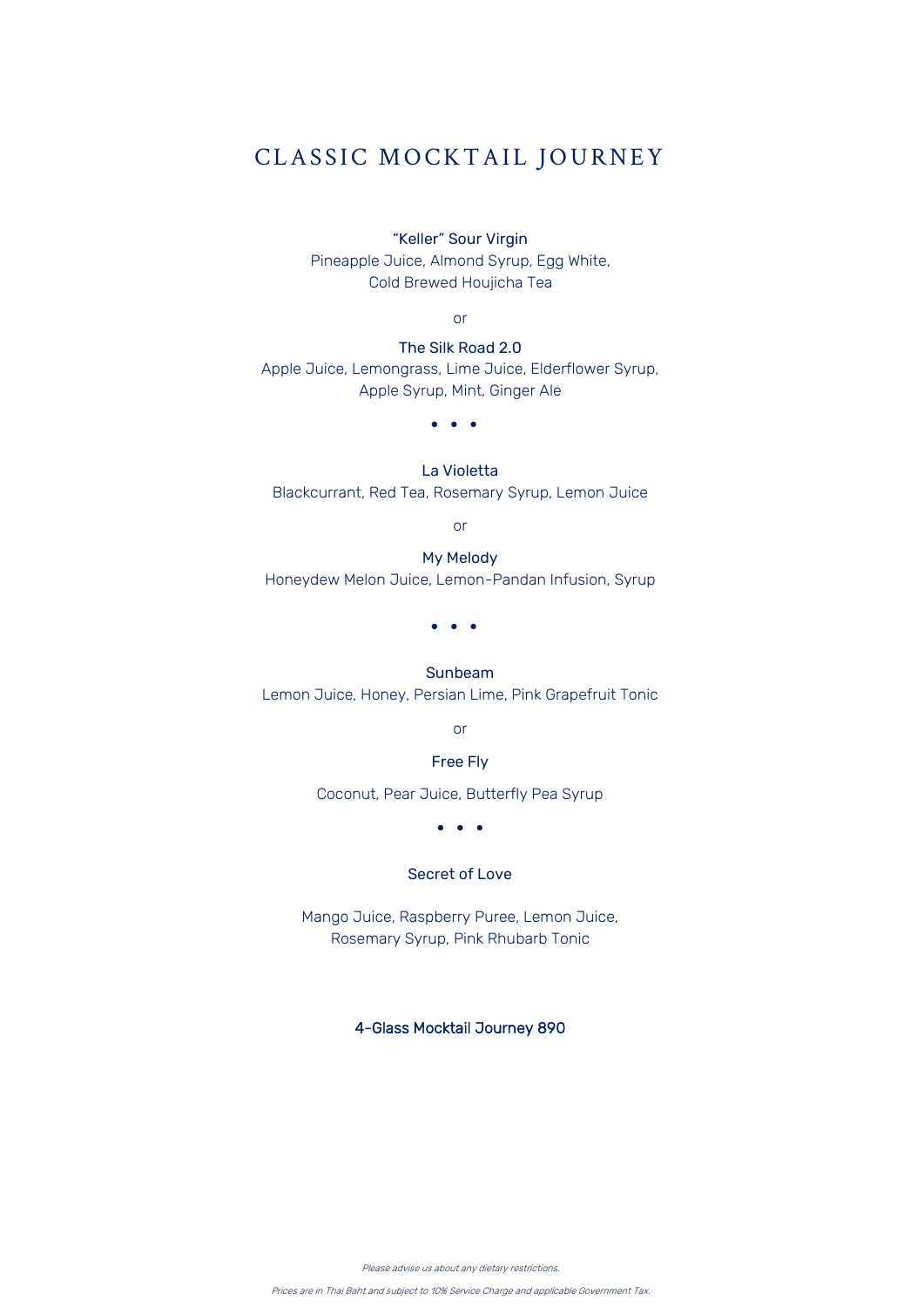# CLASSIC WINE JOURNEY

Andre Jacquart Expérience Blanc de Blancs Extra Brut, 1er Cru Vertus

Côte des Blancs Champagne, France, NV

• • •

Oliver Zeter Sauvignon Blanc Fumé Pfalz, Germany, 2019, Sustainable

or

Peter Jakob Kühn Riesling Oestricher Kabinett Grosse Lage

Rheingau, Germany, 2018, Biodynamic

• • •

Hacienda Monasterio Cosecha Ribera Del Duero, Spain, 2016, Biodynamic

or

Lise & Bertrand Jousset Montlouis Clos Aux Renards Singulier

Loire, France, 2016, Organic

• • •

Tegernseerhof Grüner Veltliner Smaragd Bergdiestel Wachau, Austria, 2017, Sustainable

or

Sandhi Wines Pinot Noir Santa Rita

California, USA, 2017, Organic

4-Glass Wine Journey 2150

Please advise us about any dietary restrictions.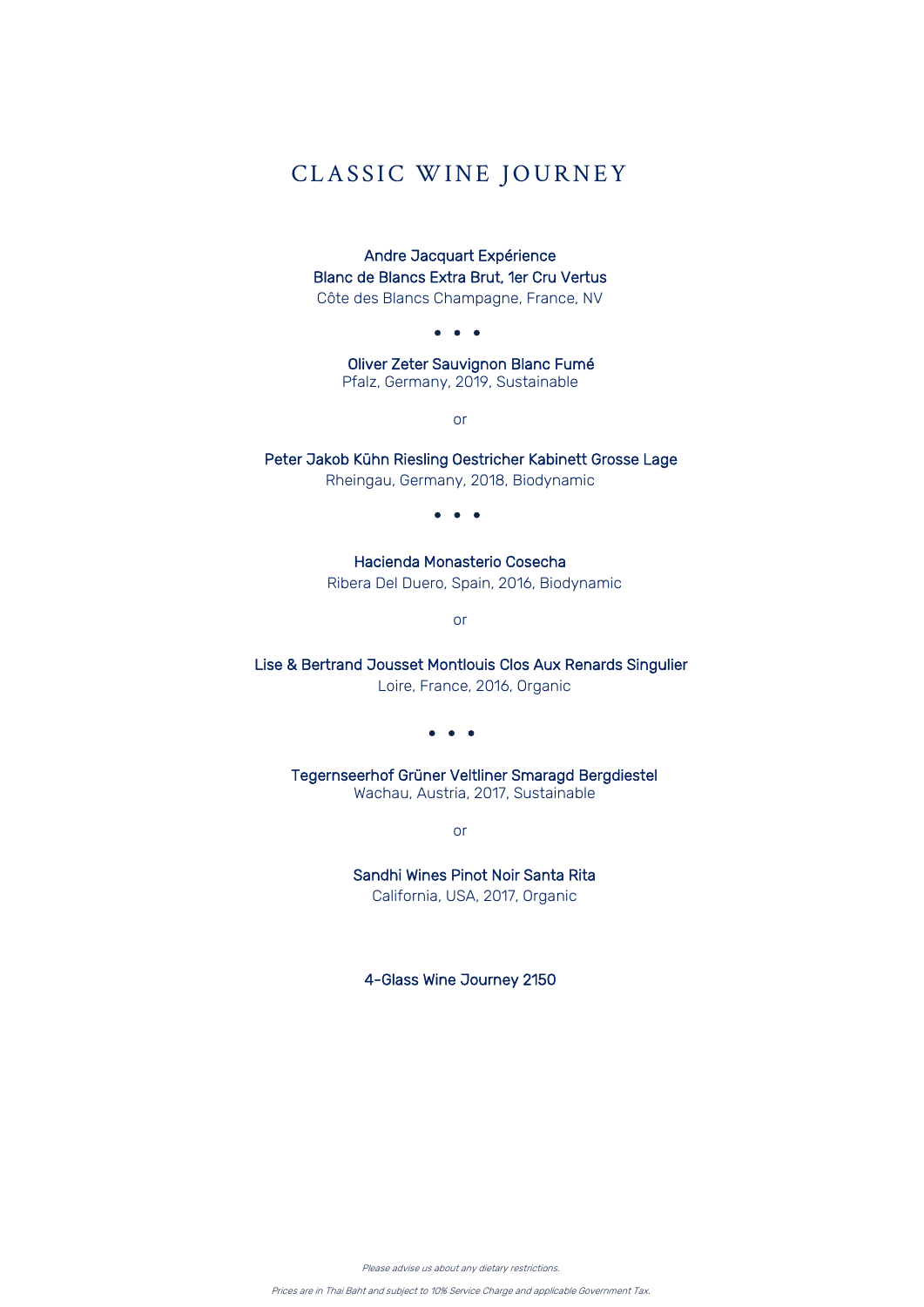# KELLER JOURNEY

#### Royal Oscietra Caviar

Onion Financier, Cauliflower, Pear

### • • •

Obsiblue Prawn Parsnip Puree, Green Peppers, Sancho Pepper Beurre Blanc

• • •

Berlin Potato Bun, Asparagus Soup

Hijiki Seaweed Butter, Chicken Liver Pate

• • •

Aji

Mangosteen, Fermented Plum, Olive Oil, Seasonal Herbs

• • •

#### Enzo Abalone

White Pasta, Spinach, Truffle Essence, Parmesan Velouté

• • •

Granita Granny Smith Apple, Celery, Lemon, Tarragon

• • •

Fish of the Day Carrots, Topinambur, Prawn Beurre Blanc

or

### Anjou Pigeon

Artichoke A La "Barigoule", Rillettes, Port Wine Sauce

or

### Pyrenees Lamb of Béarn

Leek, Tomato, Semmelknödel, Romesco, Lamb Jus

• • •

Corn

Mango, Cereals, Sabayon

• • •

### Sweet Treats

Keller Journey **4900**  4-Glass Wine Pairing 2150 4-Glass Mocktail Pairing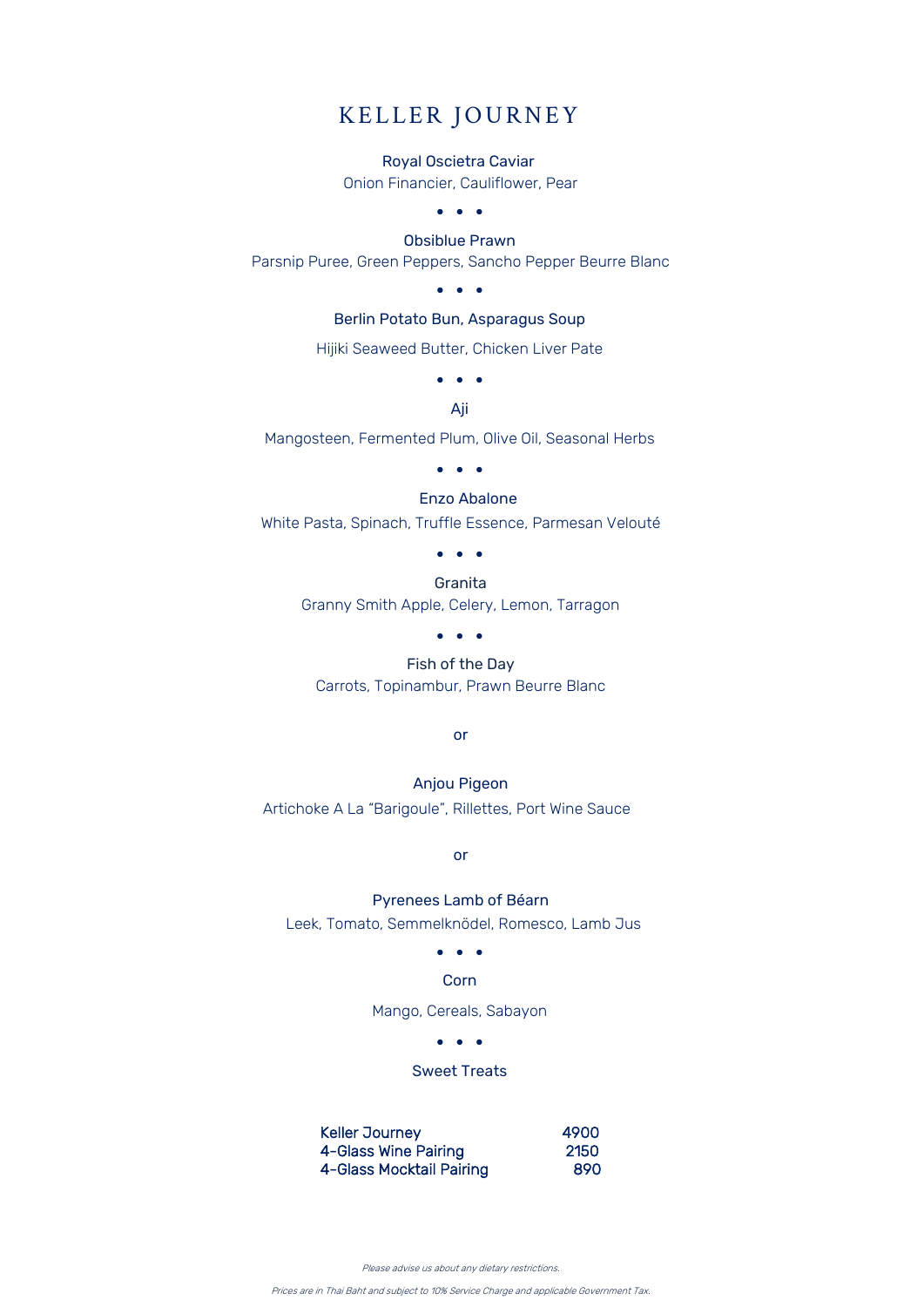## KELLER MOCKTAIL JOURNEY

### Free Fly

Coconut, Pear Juice, Lemon Juice, Butterfly Pea Flower Syrup • • •

My Melody Honeydew Melon Juice, Lemon-Pandan Infusion, Lemon Syrup

• • •

Sunbeam Lemon Juice, Honey, Persian Lime, Pink Grapefruit Tonic

or

La Violetta Blackcurrant, Red Tea, Rosemary Syrup, Lemon Juice

or

The Silk Road 2.0

Apple Juice, Lemon Grass, Lime Juice, Elderflower Syrup, Apple Syrup, Mint, Ginger Ale

•••

Secret of Love

Mango Juice, Raspberry Puree, Lemon Juice, Rosemary Syrup, Pink Rhubarb Tonic

4-Glass Mocktail Journey 890

Please advise us about any dietary restrictions.

Prices are in Thai Baht and subject to 10% Service Charge and applicable Government Tax.